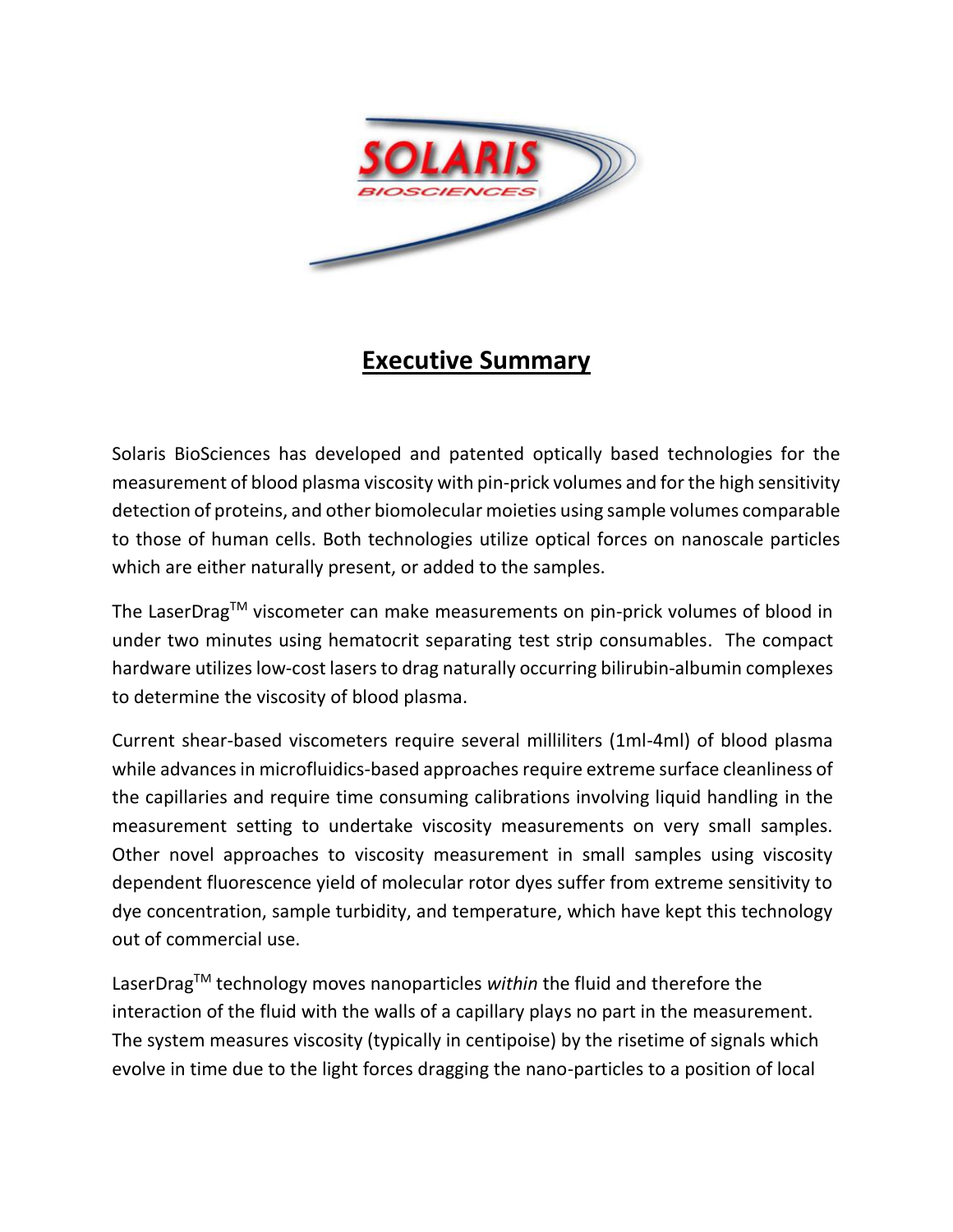equilibrium. The longer this process takes, the more viscous the solution. The figure shows raw data which is analyzed by the instrument algorithms to calculate viscosity at



a set temperature.

In recent studies from 2018 to the present, there has been a rapidly growing body of evidence that correlates the viscosity of blood plasma to disease states. Blood plasma viscosity is linked to a number of chronic diseases, infections, and inflammations (ranging from myocardial infarction, venous

thrombosis, venous thromboembolism, to a variety of blood cancers, and infectious diseases like malaria), hyper-viscosity, cardio-metabolic risk factors, proteinuria, and myeloma.

The body produces paraproteins in response to infection or inflammation, and these responses consequently affect blood viscosity; measuring this viscosity may aid in diagnosing, detecting and monitoring a variety of illnesses.

Blood plasma viscosity testing is "non-specific," as it does not determine the reason why hyperviscosity is occurring, nor locate where it's happening in the body, but can serve as a powerful early-stage diagnostic which leads to more biologically specific laboratory testing. Senior Cambridge University biomedical scientist, Dr. Daniel Gleghorn stated:" "It is a cost-effective test compared with other expensive biochemical methods….". There is also the benefit of a less complicated and reliant supply chain for consumables and



reagents. This has been significantly affected for other tests (CRP, procalcitonin and Interleukin-6) where this is not the case due to a worldwide increase in demand and the effects of lockdowns on distribution networks." The figure illustrates some of the more traditional disease states where blood plasma viscosity is used as a diagnostic tool.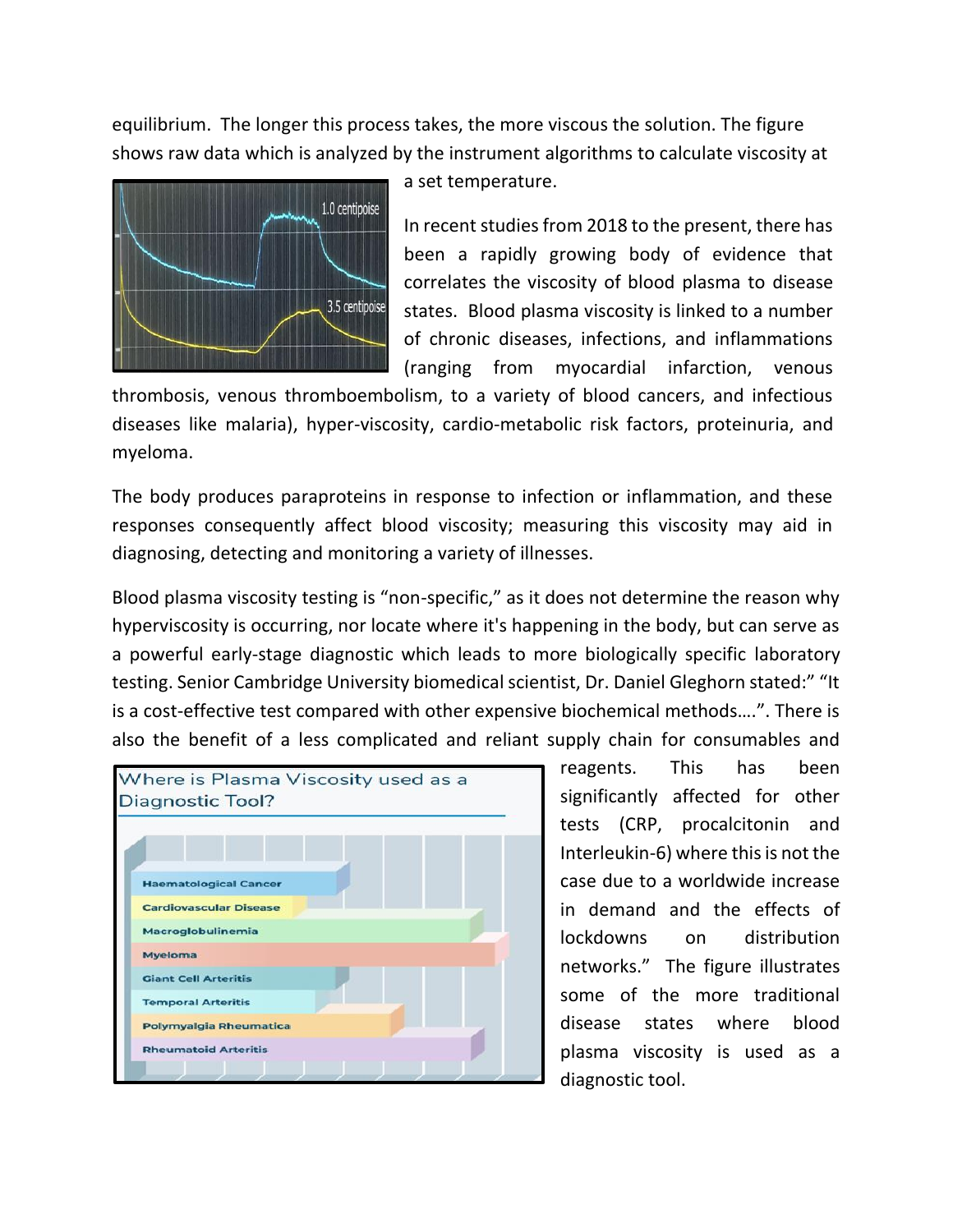Since the SARS-2 pandemic, a number of medical researchers have reported on thrombic complications in patients with coronavirus disease, including ones receiving anticoagulation drugs. Researchers at Emory University School of Medicine have established a link between Covid-19-associated hyperviscosity of blood plasma with potentially severe medical consequences in patients with SARS-2 infections ("Covid-19 associated hyperviscosity: a link between inflammation and thrombophilia", The Lancet, Volume 395, 2020). These measurements were performed using standard capillary viscometers and found that all studied patients had plasma viscosity levels >95% of



normal. The figure shows Emory University work on how the Sequential Organ Failure Assessment (SOFA) score correlates with blood plasma viscosity in Covid-19 patients. The viscosity of whole blood depends on hematocrit, erythrocytes deformability and plasma viscosity, which in turn depends primarily on the protein profile. The rapid, pin-

prick sample, simultaneous measurement of blood plasma viscosity can provide a useful picture of what the levels of fibrinogen are in a patient, respective of blood thinner



medication which do not address this type of clotting risks. Based on full rheological studies of blood, it has been suggested that plasma viscosity may be a more sensitive than whole blood viscosity to changes in the plasma proteins associated with cardiovascular disease risk and mortality and a valid clinical marker for these situations. The figure shows data which correlates the population of patients with

stenosed vessels with their blood plasma viscosity (Junker, et. al. "Relationship Between Plasma Viscosity and the Severity of Coronary Heart Disease", [Arteriosclerosis,](https://www.ahajournals.org/journal/atvb)  [Thrombosis, and Vascular Biology,](https://www.ahajournals.org/journal/atvb) [Vol. 18, No. 6,](https://www.ahajournals.org/toc/atvb/18/6) 19880).

The successful demonstration of blood plasma viscosity measurement with the LaserDrag technology has also led to the possibility of using the same platform with target specific test strips to measure the levels of cancer markers such as CEA (carcinoembryonic antigen), prostate-specific antigen (PSA) and cancer antigen (CA 125) which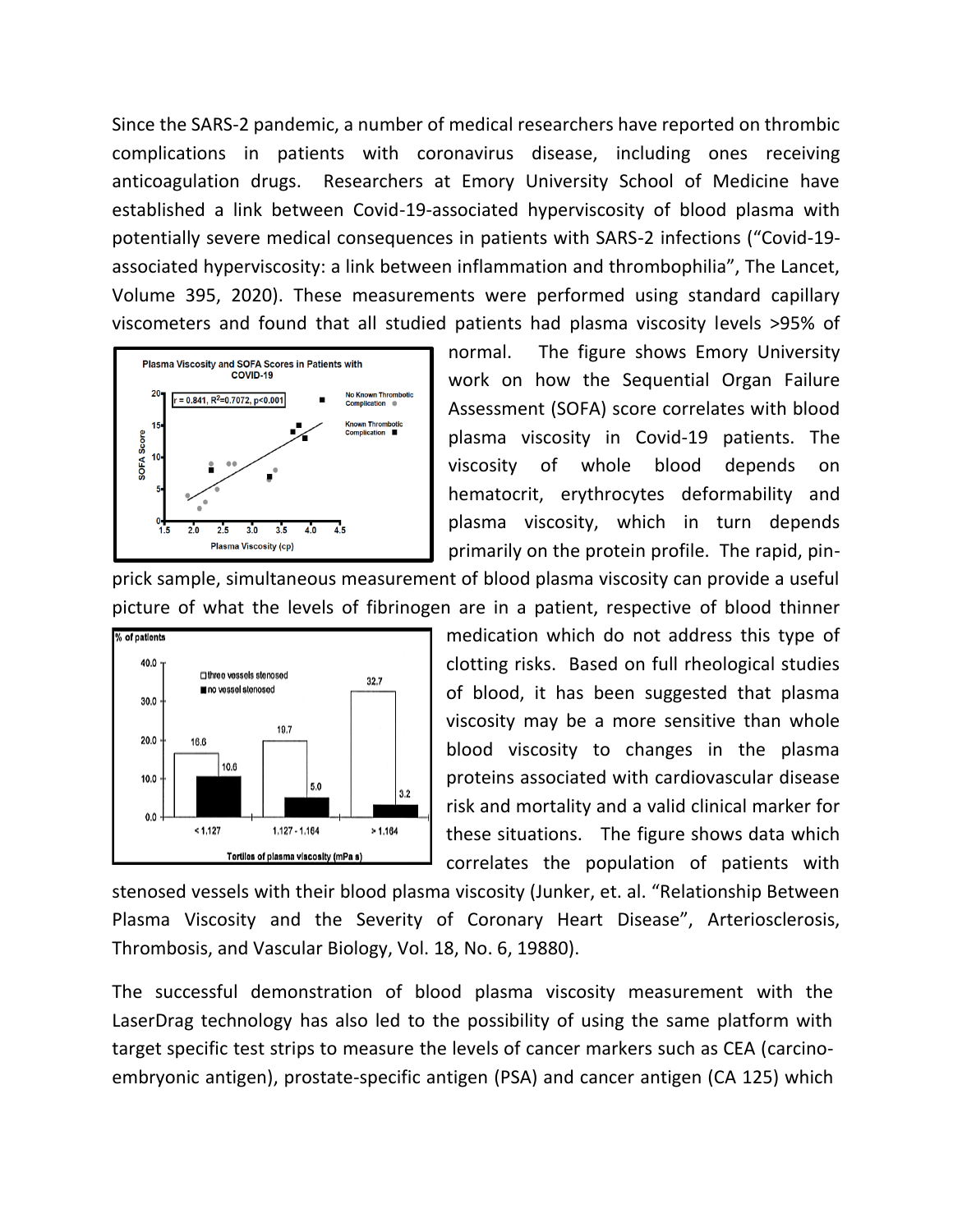are an important diagnostic for the re-appearance of cancers in patients who have undergone treatment.

## *Ultra-sensitive Biomolecule Detection for Drug discovery and Assays*

A second patented Solaris BioSciences technology using light forces is based on a nonlinear optical interaction called Non-Degenerate Two Wave Mixing (NDTWM) and the use of customized nanoparticle consumables (gold, silver, polystyrene, and silica) which serve as particles with a precisely defined size and assay binding targets in the measurements. The underlying physics relies on the interaction of moving light intensity patterns to drag nano-particles through extremely small volumes of solutions, thereby determining their "size" through measurements with and without the various molecules of interest attached to their surfaces. Because the method is an exchange of energy between two light beams, rather than weak scattering of light, the signal to noise inherent in this method is millions of times larger than with some other optical methods.

The NDTWM technology has been shown to be a very sensitive method of detecting



extremely small (10<sup>-15</sup> moles) numbers of molecules in very small volumes of solution. This has applications in detection of a large palette of biomolecules for a number of applications ranging from drug discovery to assays for viruses and other pathogens. This application utilizes surface modified nanoparticles as consumables to which target molecules of interest selectively bind, resulting in a

change in the effective radius of the particles being dragged through the solution (water) by the moving laser light pattern. This results in an easily measured shift relative to the



case of no specific target binding and indicates that reaction has occurred at the smallest concentrations of the target species. Experiments performed to date have resolved the binding of protein A onto gold nanoparticles showing the technology is capable of resolving femtomoles  $(10^{-15})$  of the protein on as few as 1000 nanoparticles and in volumes of  $10^{-13}$  liters.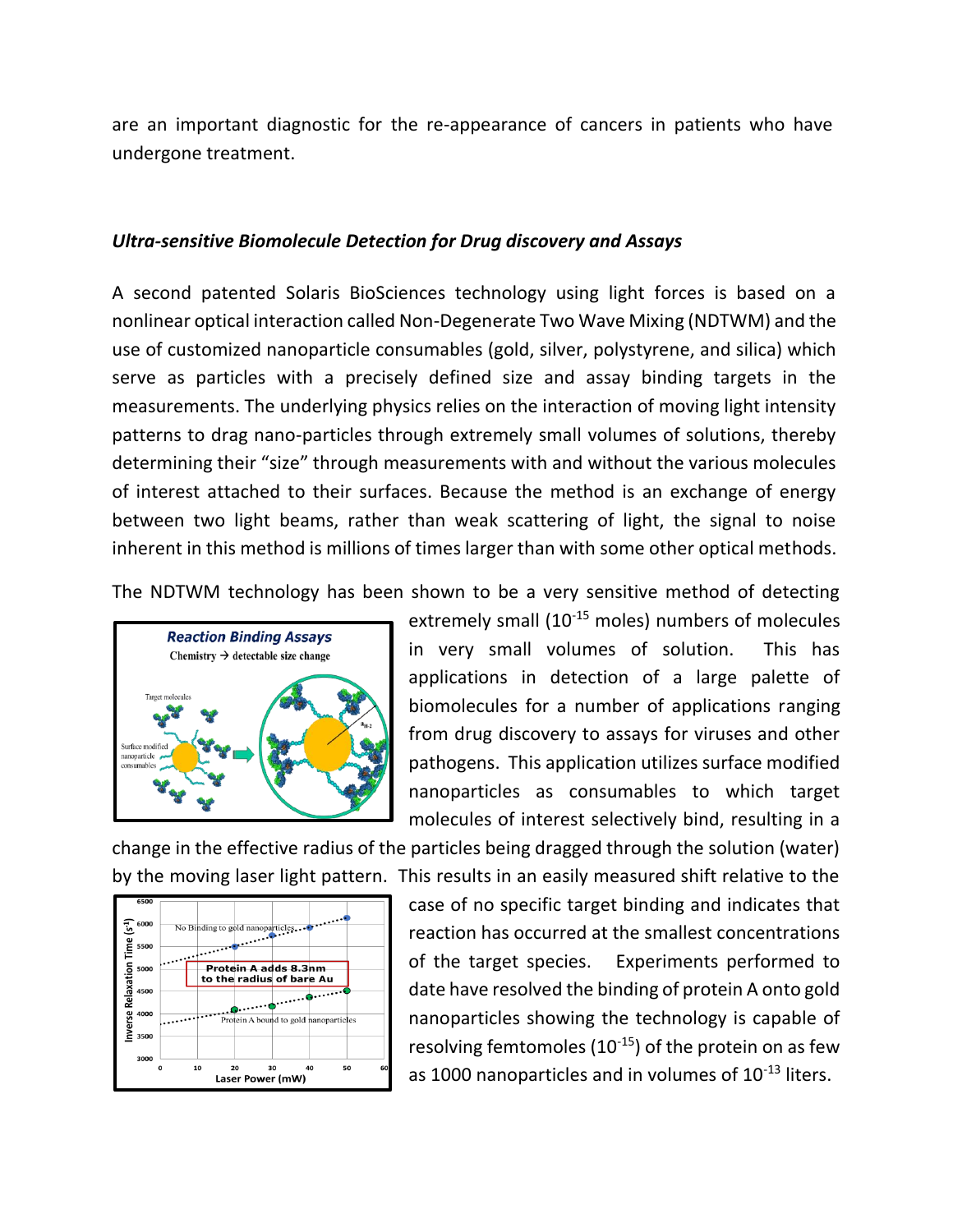# **Intellectual Property Protection:**

Solaris BioSciences technology is protected by two issued USPTO patents and foreign fillings (USPTO 9,970,854 and 10,379,114, "Nondegenerate two-wave mixing for identifying and separating macromolecules). A report on the NDTWM technology for use in assays using gold nanoparticle consumables was prepared by Dr. Hadi Shafiee, at the Division of Engineering in Medicine, Brigham and Women's Hospital of the Harvard Medical School.

Dr. Shafiee is a recognized expert in assay technology and particularly as it relates to virus detection. In the report, he commented on the original nature of the technology:

*"After surveying the academic and clinical literature, this technology represents a technique that has not seen use previously. In the current medical diagnostic market, there are not diagnostic systems or assays that utilize nondegenerate two-wave mixing approach with gold nanoparticles………."Successful application of nondegenerate twowave mixing with gold nanoparticles for rapid particle size measurement, especially applied to a medical diagnostic device, may be considered non obvious"*

In addition to the issued patents, there are two additional pending patents, one for the LaserDrag<sup>TM</sup> device and associated consumables, and a patent for the use of using refractive index matched membranes to create transparent lateral flow test trips and consumables which allow for optical analysis of samples.

# **Solaris Biosciences Board of Directors:**

# **Founder, Chairman, and Inventor of the Technology:**

Dr. Nabil Lawandy received a PhD in Chemical Physics from the Johns Hopkins University in 1980. In From 1981 to 1997, Dr. Lawandy was a professor at Brown University in the Division of Engineering and Department of Physics. Professor Lawandy has published over 180 papers in peer reviewed journals holds over 100 published US and international patents in a number of applications spanning optical materials, processes, and devices. Dr. Lawandy is an Alfred P. Sloan Fellow, a recipient of a Cottrell Award, and a recipient of the Presidential Young Investigator Award, the Slater Foundation Innovation Award, and the Rolex Prize for his work on using Random Lasers for Photo-medicine. He is the founder and CEO of Spectra Systems Corporation, SpectraDisc Corporation and Solaris Nanosciences. In July of 2011, Dr. Lawandy and the Spectra management team successfully floated Spectra Systems on the AIM segment of the London Stock Exchange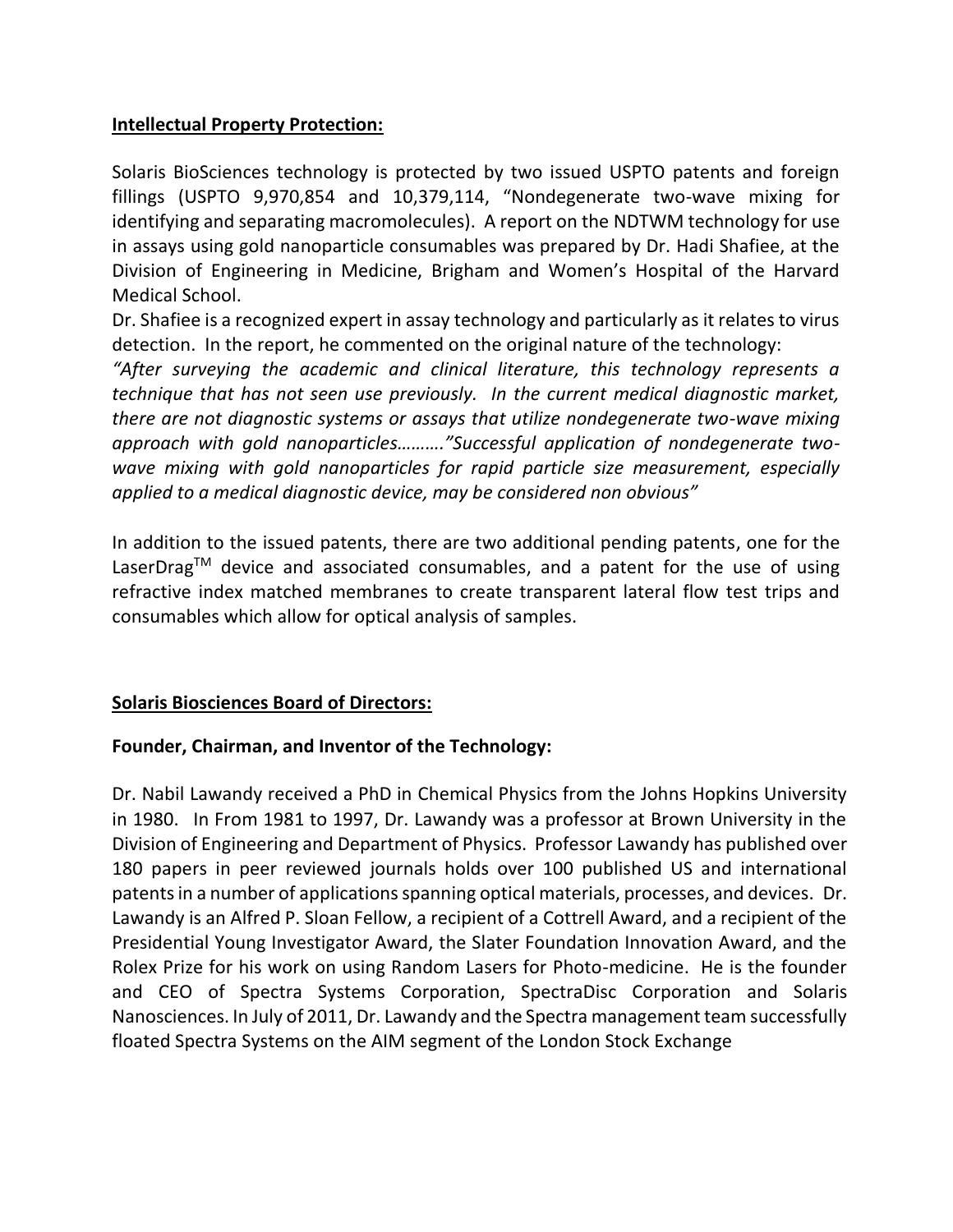#### **Non-executive Directors:**

#### **Dr. Mark Selker**

Dr. Selker is currently CTO and Co-Founder of Jovea Labs, LLC. Before founding Jovea Labs, Mark was Vice President of R&D in the Bioprocessing equipment division of Thermo Fisher Scientific. Finesse Solutions, a company he helped co-found in 2005 was purchased by Thermo Fisher in 2018. Mark and his team developed the world's only viable phase fluorometric single-use pH and dissolved oxygen sensors for large scale bioprocessing, including all the mechanical hardware, as well as the electronic boards, and associated firmware. Before co-founding Finesse, Dr. Selker was a visiting scholar at Stanford working on nano-scale plasmonic waveguides. Mark has worked in many other aspects of the optics industry including laser design, 40 Gb/s optical telecommunications, HFC networks, and nonlinear optics. Dr. Selker holds a BS in engineering from Brown University, an MS from University of Southern California and a PhD in engineering from Brown University.

#### **Mr. Joshua Mandel**

Joshua Mandel is a Healthcare Business Development and Product Marketing Executive who has worked at several leading pharmaceutical companies, including Novartis Oncology, Allergan, and Eisai. Joshua is currently Director of Business Development at MyTomorrows, a Dutch company helping patients with unmet medical needs discover and access treatments around the world. Joshua holds a BA with honors from Brown University, and received his MBA as an Austin Scholar from the Kellogg School of Management at Northwestern University

## **Solaris Biosciences Scientific Advisors:**

## **Professor Anubhav Tripathy, PhD**

Professor Tripathi's research group at Brown University develops new pathogen diagnostic platforms by integrating biological and engineering principles. This work has a broad impact on scientists, engineers, physicians, and entrepreneurs. He holds many patents, has over 120 peer-reviewed publications, and delivered more than 90 invited talks. He is a Fellow of the American Institute of Medical and Biological Engineering. Prior to Brown, Tripathi led the development of microfluidics chips for protein and DNA sizing at Caliper LifeSciences (now Perkin Elmer). This technology is sold in over one million chips annually. Tripathi earned a Ph.D. in Chemical Engineering from the City University of New York and was a Post-doctoral Fellow at Massachusetts Institute of Technology.